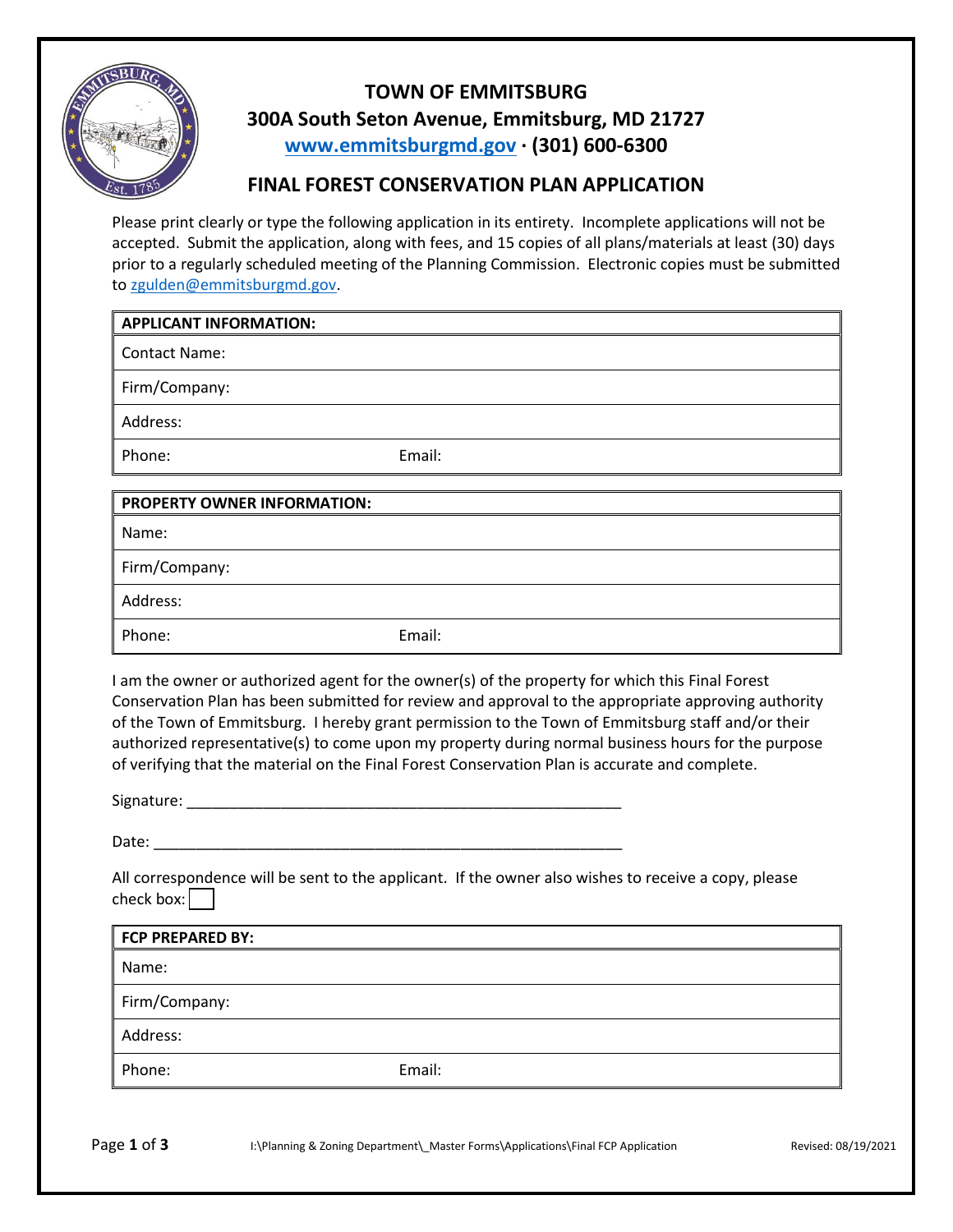| I certify I am a licensed forester, licensed landscaped architect, or a qualified professional who meets |
|----------------------------------------------------------------------------------------------------------|
| the requirements stated in COMAR 08.19.06.01.A.; therefore, I am qualified to prepare the attached       |
| Final Forest Conservation Plan. I further certify that this plan was prepared by me or under my          |
| supervision, and that I have used the methods provided in Town Code Chapter 16.48 and the Maryland       |
| State Forest Conservation Technical Manual, as amended, to prepare the attached Final Forest             |
| Conservation Plan.                                                                                       |

Signature: \_\_\_\_\_\_\_\_\_\_\_\_\_\_\_\_\_\_\_\_\_\_\_\_\_\_\_\_\_\_\_\_\_\_\_\_\_\_\_\_\_\_\_\_\_\_\_\_\_\_\_

Date: \_\_\_\_\_\_\_\_\_\_\_\_\_\_\_\_\_\_\_\_\_\_\_\_\_\_\_\_\_\_\_\_\_\_\_\_\_\_\_\_\_\_\_\_\_\_\_\_\_\_\_\_\_\_\_

MD Regulation #: \_\_\_\_\_\_\_\_\_\_\_\_\_\_\_\_\_\_\_\_\_\_\_\_\_\_\_\_\_\_\_\_\_\_\_\_\_\_\_\_\_\_\_\_\_

Approved as a Qualified Professional by DNR on: \_\_\_\_\_\_\_\_\_\_\_\_\_\_\_\_\_\_\_\_\_\_\_\_\_\_\_\_\_\_\_\_

| <b>PROJECT INFORMATION:</b>                         |                                |                |                                  |                    |  |
|-----------------------------------------------------|--------------------------------|----------------|----------------------------------|--------------------|--|
| Project Name:                                       | Tax Identification:            |                |                                  |                    |  |
| Project Location:                                   |                                |                |                                  |                    |  |
| Site Size (acres):                                  |                                |                | Project Size (acres or sq. ft.): |                    |  |
| Tax Map:                                            | Block:<br>Parcel:              |                |                                  |                    |  |
| <b>MD Grid Coordinates:</b>                         |                                | N              |                                  | E                  |  |
| Land Use Category:                                  | Afforestation Threshold:       |                |                                  |                    |  |
| Area of Disturbance:                                | <b>Conservation Threshold:</b> |                |                                  |                    |  |
| Area of Forest Retained:                            |                                |                |                                  |                    |  |
| <b>Conservation Requirement:</b>                    |                                | Reforestation: |                                  | Afforestation:     |  |
| <b>Forest Conservation:</b>                         | On Site:                       |                | Off Site:                        | \$<br>Fee in Lieu: |  |
| <b>Wetland Mitigation Required:</b>                 |                                |                |                                  |                    |  |
| Preliminary Forest Conservation Plan Approval Date: |                                |                |                                  |                    |  |

| <b>FEES:</b>                                          |                 |
|-------------------------------------------------------|-----------------|
| <b>Type of Review</b>                                 | <b>Base Fee</b> |
| <b>Forest Stand Delineation Plan</b>                  | \$350.00        |
| Preliminary Forest Conservation Plan                  | \$350.00        |
| <b>Final Forest Conservation Plan</b>                 | \$350.00        |
| Combined Preliminary / Final Forest Conservation Plan | \$700.00        |
| <b>Request for Forest Conservation Exemption</b>      | \$35.00         |
| Legal Documents (per document)                        | \$300.00        |
| <b>Public Works Agreement</b>                         | \$750.00        |